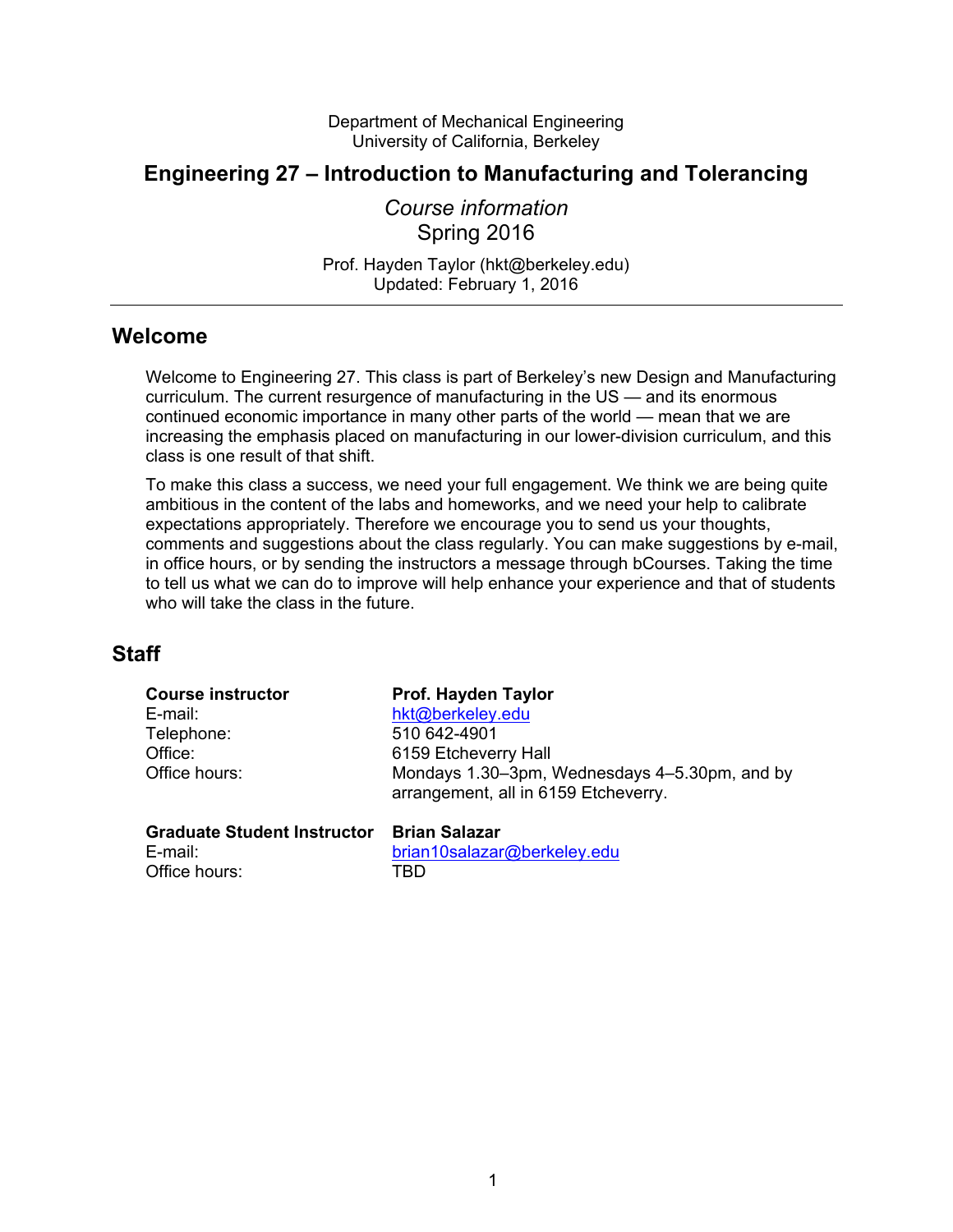# **Class and lab schedule**

| <b>Week</b><br># | <b>Week</b><br>commencing<br>(Monday) | Lecture (Wednesday)                                                                                                                                                                                                      | Laboratory                                                      | Lab<br>location                                    | <b>Assignments due</b>                                                                                                                                                                           |
|------------------|---------------------------------------|--------------------------------------------------------------------------------------------------------------------------------------------------------------------------------------------------------------------------|-----------------------------------------------------------------|----------------------------------------------------|--------------------------------------------------------------------------------------------------------------------------------------------------------------------------------------------------|
| 1                | 1/18                                  | <b>Introduction.</b> The<br>economic importance of<br>manufacturing.<br>Manufacturing process<br>"taxonomy". Lab and<br>project introduction and<br>logistics. Safety. Reverse<br>engineering.                           |                                                                 |                                                    | • Fri $1/22$ , 5pm:<br>Jacobs Hall<br>General Workshop<br>Safety training and<br><b>Maker Pass</b><br>registration and<br>payment<br>• Fri 1/22, 5pm:<br>Complete<br>background<br>questionnaire |
| $\overline{2}$   | 1/25                                  | <b>Subtractive processes.</b><br>Introduction to drilling,<br>milling, turning, tapping,<br>and water-jet cutting. Metal<br>cutting principles and<br>analysis.                                                          | Lab 1: Reverse-<br>engineering of<br>manufactured<br>products   | Jacobs                                             | • Fri 1/29, 5pm:<br>Team<br>compositions due<br>by e-mail to Brian                                                                                                                               |
| 3                | 2/1                                   |                                                                                                                                                                                                                          | Lab 2: Reverse-<br>engineering of a<br>model Stirling<br>engine | Jacobs                                             | $\bullet$ Fri 2/5, 5pm: Lab 1<br>report                                                                                                                                                          |
| $\overline{4}$   | 2/8                                   | <b>Tolerancing basics.</b><br>Introduction to process<br>variability and surface<br>quality concepts. Types of<br>fit: clearance, interference<br>and transition. Relationship<br>of fit to process<br>capabilities.     | Lab 3: Machine<br>shop tour                                     | Etcheverry<br>1166<br>(Student<br>Machine<br>Shop) | • Wed 2/10,<br>11:59pm: HW1<br>(Subtractive).<br>$\bullet$ Fri 2/12, 5pm: Lab<br>2 report                                                                                                        |
| 5                | 2/15                                  | <b>Metrology principles and</b><br>methods. Manual<br>metrology tools including<br>calipers, micrometers, and<br>hole gages. Coordinate<br>measuring machines.<br>Stereo vision systems.<br>Optical interferometry.      | Lab 4: Flywheel<br>re-design for<br>waterjet                    | Jacobs                                             | • Wed 2/17,<br>11:59pm: HW2<br>(Tolerancing).<br>Fri 2/19, 5pm: at<br>least one team-<br>member to have<br>completed Type A<br>3D printer training                                               |
| 6                | 2/22                                  | <b>Additive processes.</b><br>Stereolithography; fused<br>deposition modeling;<br>selective laser<br>sintering/melting; inkjet-<br>based processes; laminar<br>fabrication; hybrid<br>subtractive-additive<br>processes. | Lab $5:$<br>Dimensional<br>measurements<br>of components        | Jacobs                                             | • Wed 2/24,<br>11:59pm: HW3<br>(Metrology).<br>• Fri 2/26, 5pm: Lab<br>4 rationale<br>summary and CAD<br>file.                                                                                   |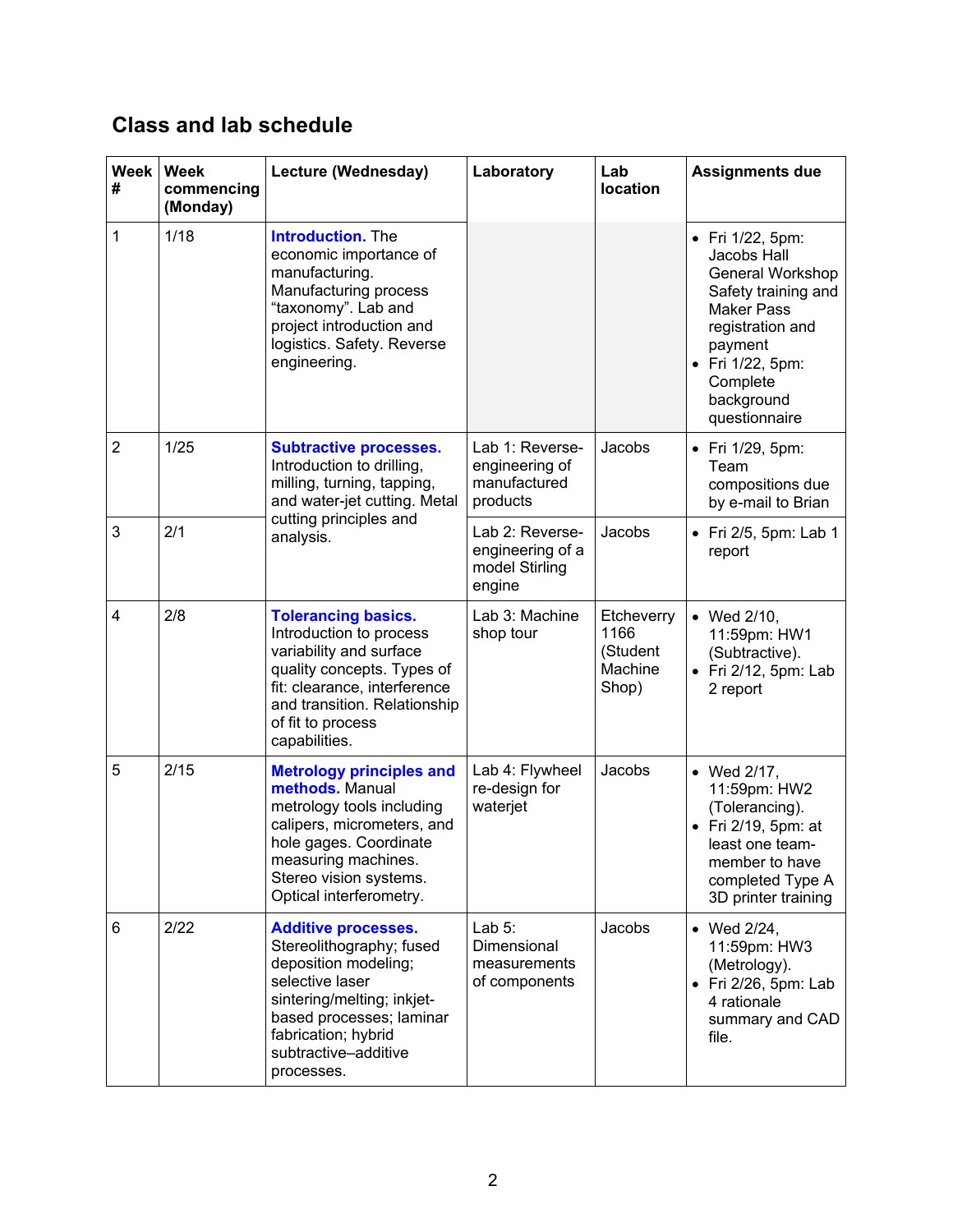| <b>Week</b><br># | <b>Week</b><br>commencing<br>(Monday) | Lecture (Wednesday)                                                                                                                                                                                                        | Laboratory                                                                                                  | Lab<br>location     | <b>Assignments due</b>                                                                                                          |
|------------------|---------------------------------------|----------------------------------------------------------------------------------------------------------------------------------------------------------------------------------------------------------------------------|-------------------------------------------------------------------------------------------------------------|---------------------|---------------------------------------------------------------------------------------------------------------------------------|
| $\overline{7}$   | 2/29                                  | <b>Additive processes</b><br>continued                                                                                                                                                                                     | Field trip (details to follow)                                                                              |                     | • Fri $3/4$ , 5pm: Lab 5<br>report.                                                                                             |
| 8                | 3/7                                   | <b>Forming processes.</b><br>Overview of casting,<br>molding, sintering, forging<br>and bending processes.<br>Descriptions of sand, die,<br>and investment casting.<br>Principles of injection and<br>compression molding. | Lab 6: Design for<br>additive<br>manufacturing                                                              | Jacobs              | • Wed 3/9, 11:59pm:<br>HW4 (Additive<br>processes).<br>• Sun 3/13, 5pm:<br>Midterm peer<br>evaluations/team<br>assessment       |
| 9                | 3/14                                  |                                                                                                                                                                                                                            | Lab 7: Additive<br>manufacturing<br>data preparation                                                        | Jacobs              | • Wed $3/16$ ,<br>11:59pm: Take-<br>home midterm<br>assignment due on<br>bCourses.<br>• Fri 3/18, 5pm: Lab<br>6: written report |
| 10               | 3/21                                  | <b>Spring break</b>                                                                                                                                                                                                        |                                                                                                             |                     |                                                                                                                                 |
| 11               | 3/28                                  | <b>Joining processes.</b><br>Survey of welding<br>processes including<br>oxyacetylene, submerged<br>arc, MIG, TIG, and<br>electrical resistance<br>welding.                                                                | Lab 8: Additive<br>manufacturing<br>design and print                                                        | Jacobs              | $\bullet$ Fri 4/1, 5pm: Lab<br>7: written report<br>and design data                                                             |
| 12               | 4/4                                   |                                                                                                                                                                                                                            | Lab 9: Injection<br>molding<br>demonstration and<br>dimensional<br>measurement of<br>produced<br>components | Meet in<br>Hesse 33 | • Wed 4/6, 11:59pm:<br>HW5 (Casting &<br>Molding)                                                                               |
| 13               | 4/11                                  | <b>Geometric dimensioning</b><br>and tolerancing (GD&T).<br>Motivation and principles.<br>Datum and datum<br>simulator concepts. Form,<br>profile, orientation, location<br>and runout tolerances.                         | Lab 10: Welding<br>demonstration                                                                            | Meet in<br>Hesse 33 | $\bullet$ Fri 4/15, 5pm: Lab<br>9 report                                                                                        |
| 14               | 4/18                                  |                                                                                                                                                                                                                            | Lab 11: Stirling<br>engine re-<br>assembly and<br>testing                                                   | Jacobs              | • Wed $4/20$ ,<br>11:59pm: HW6<br>(Welding)                                                                                     |
| 15               | 4/25                                  |                                                                                                                                                                                                                            | Lab 12: Additive<br>manufacturing<br>project testing                                                        | Jacobs              | $\bullet$ Wed 4/27,<br>11:59pm: HW7<br>(GD&T)<br>• Fri 4/29, 5pm: Lab<br>11 report                                              |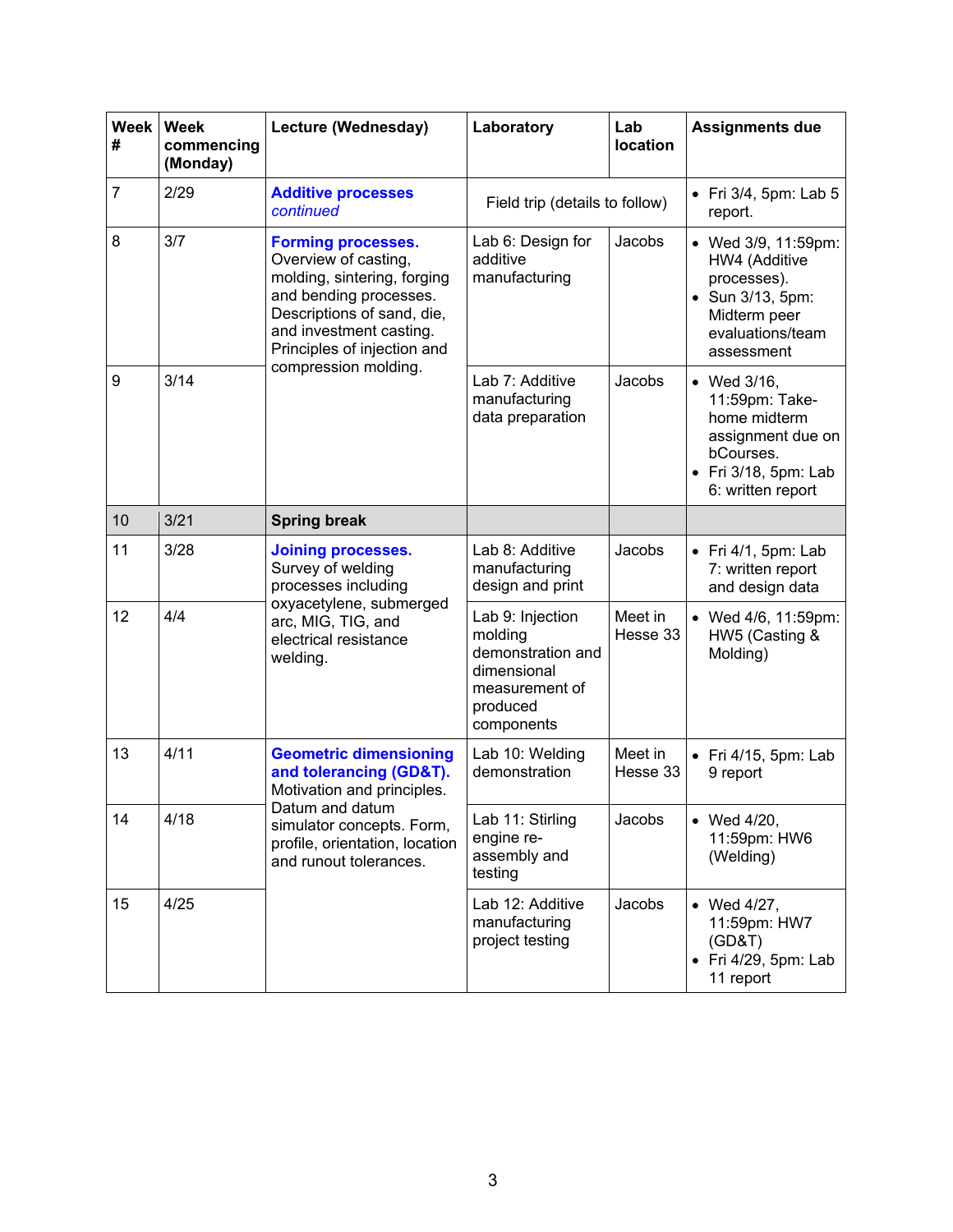| #  | Week Week<br>commencing<br>(Monday) | Lecture (Wednesday)                                                    | Laboratory | Lab<br><b>location</b> | <b>Assignments due</b>                                                                                                                                                 |
|----|-------------------------------------|------------------------------------------------------------------------|------------|------------------------|------------------------------------------------------------------------------------------------------------------------------------------------------------------------|
| 16 | 5/2                                 | <b>RRR</b> week, Review<br>session during the regular<br>W 1-2pm slot. |            |                        | $\bullet$ Fri 5/6, 5pm:<br>Additive<br>manufacturing final<br>report<br>(incorporating<br>Labs 8 & 12)<br>• Fri 5/6, 5pm: Final<br>peer evaluations<br>and reflections |
| 17 | 5/9                                 | Finals week.                                                           |            |                        | Final takes place Tuesday May 10, 8-11am                                                                                                                               |

## **Lectures**

Lectures will take place on Wednesdays 1–2pm, in 3106 Etcheverry. Lectures will be recorded and will be available to watch/listen on Cal Central: https://calcentral.berkeley.edu. If you are registered for E27, the class will appear under "My Classes" and the videos under "Course Captures" on the right hand side of the E27 class page. In case of any technical issues in accessing the recordings, please contact Educational Technology Services via the web form at https://www.ets.berkeley.edu/request-support-or-give-feedback-calnet.

# **Laboratories**

### **Locations**

Week-by-week locations for lab sessions are detailed in the schedule above. Labs begin in the week of January 25.

### **Scheduling**

There are three lab sections. For the weeks in which the labs are noted in the schedule as taking place in Jacobs, the exact studio location is as follows:

- *Tuesdays* 9–11am, 310 Jacobs
- *Tuesdays* 1–3pm, 210 Jacobs
- *Wednesdays* 9–11am, 310 Jacobs

If you need to change sections, please contact the GSI, Brian Salazar.

### **Jacobs Hall Maker Pass**

Many of the lab sessions will take place in Jacobs Hall, for which a Maker Pass is required. Starting this semester, the Jacobs Hall Maker Pass fee is \$75 for the semester, payable by credit card at https://www.regonline.com/jacobshallmakerpassspring2016, or by check made out to "UC Regents," brought to 234 Jacobs Hall. Fee waivers are available to students with financial need and requestable via this form: http://goo.gl/forms/VemqltxS5e. For more information on fee payment, contact Aleta Martinez at aleta@berkeley.edu.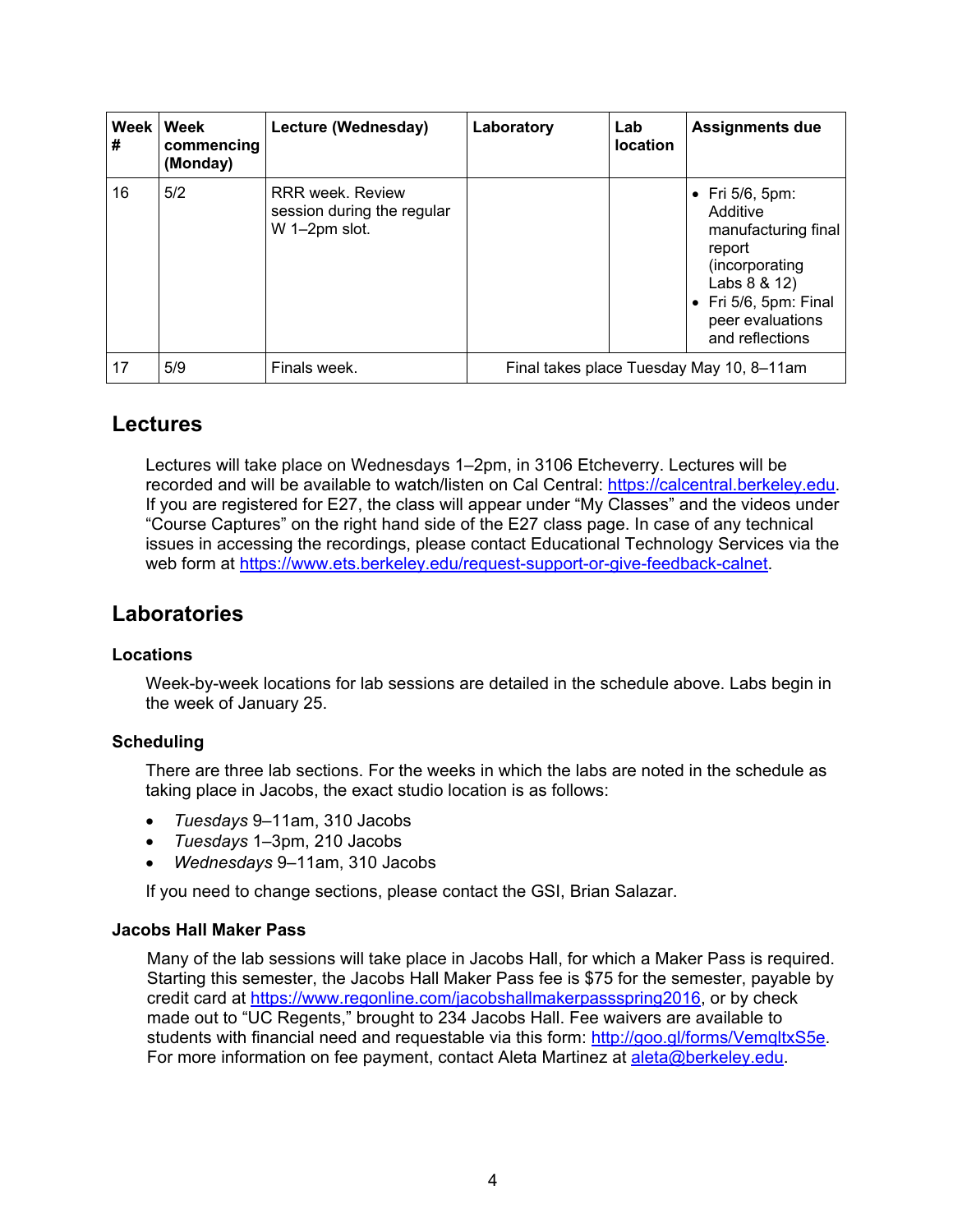#### **Lab groups**

We ask you to form teams of 3–4 people which will last for the whole semester and in which you will work during all the laboratory sessions. Feel free to identify potential group members in advance of the first lab session; in addition, the first 15 minutes of the first lab session will be allocated to finding team members. **We ask that one member of your team e-mails the GSI, Brian Salazar, with the names of your team-members, as well as a name for your team, by 5pm on Friday, January 29th.** 

#### **Pre-lab preparation**

Each lab session will have an associated handout which will be posted on bCourses approximately one week before the lab session begins. Please download this handout, *read it through carefully before your scheduled lab session*, and *complete any pre-lab questions* on paper. Your pre-lab answers will be handed to the GSI when you arrive at the lab session. Please also bring along the lab handout, either in printed form or on a screen that you can view while working.

#### **Lab deliverables**

Each lab session will have a worksheet that will describe certain tasks you have to complete and questions that are to be discussed with your lab-mates and then answered. For many labs, a short written report will be required. We are designing these tasks and questions to be completed within each two-hour lab. You will work with your team-mates to do the practical work, discuss the questions, and produce a **joint report** from your team.

Knowing that some teams will want a little extra time to put the finishing touches to their lab reports, we are setting a deadline for submission of the report, when required, of 5pm on the Friday of the week *after* the lab session takes place. We ask you to upload lab reports to bCourses. A scan of a (legible) handwritten report is absolutely fine. We aim to grade reports within two weeks of submission.

Each group report needs to feature all team-members' names on the first page and to include a short paragraph listing the contributions of each team-member. All team members must have an opportunity to review the report's contents before the report is uploaded.

We will create team groups within bCourses based on the names supplied on Friday January 29th, so that only one copy of each report will need to be uploaded per team.

In case of any concerns or disagreements about the content of a lab report that your team has prepared, please discuss them with your team in the first instance, and then contact your GSI if they cannot be resolved.

Your final score for lab deliverables will constitute 30% of the total class grade (see "Grading" below), and will be made up as follows: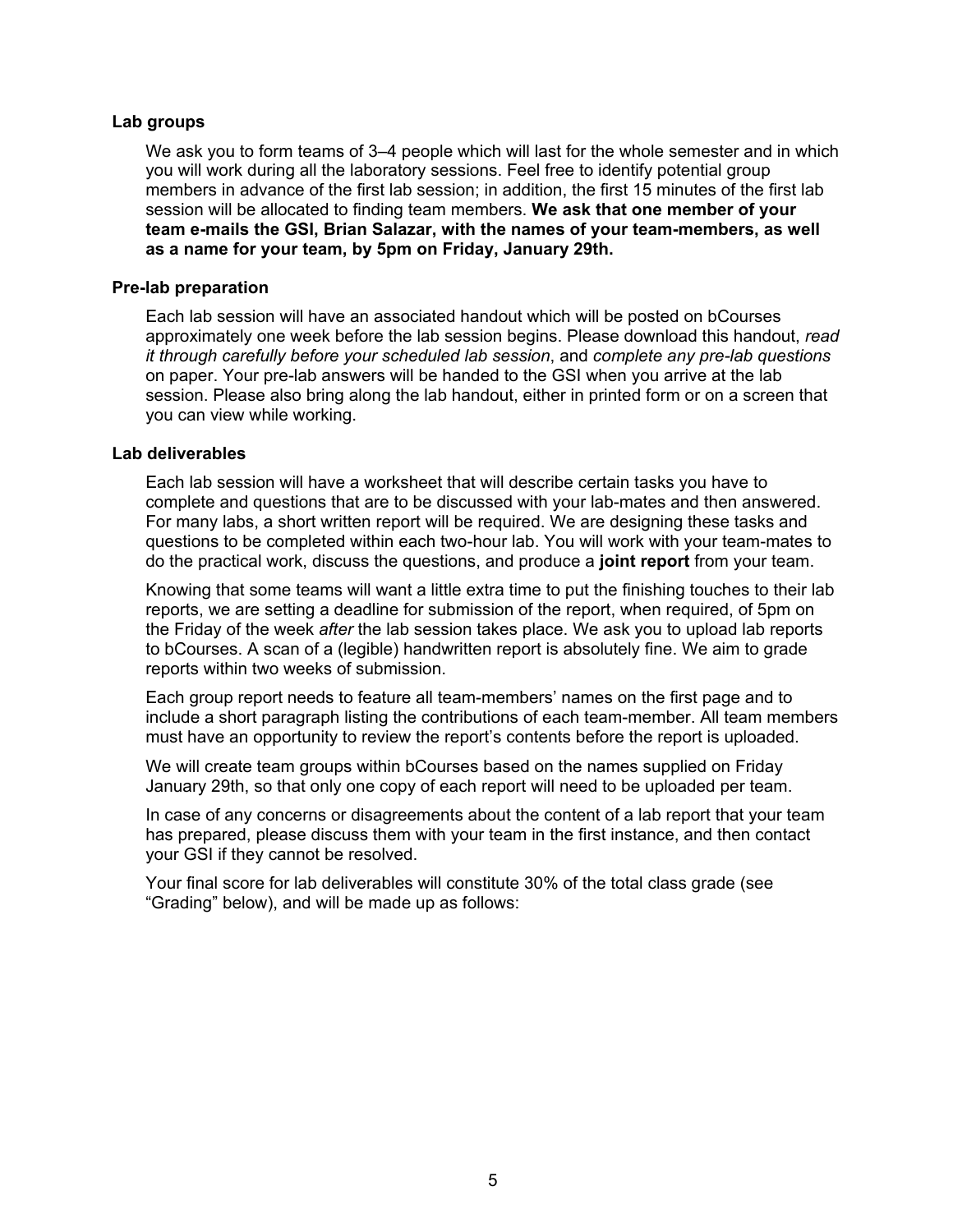| <b>Report topic</b>                                               | <b>Proportion of</b><br>lab grade |
|-------------------------------------------------------------------|-----------------------------------|
| Lab 1 (Consumer product reverse engineering)                      | 10%                               |
| Lab 2 (Stirling engine reverse engineering)                       | 10%                               |
| Lab 4 (Redesign of Stirling engine flywheel)                      | 10%                               |
| Lab 5 (Dimensional measurements and variability)                  | 15%                               |
| Labs 6&7 (Design and data preparation for additive manufacturing) | 20%                               |
| Lab 9 (Injection molding dimensional variability analysis)        | 15%                               |
| Lab 11 (Testing and evaluation of modified Stirling engine)       | 10%                               |
| Lab 12 (Testing of additively manufactured structure)             | 10%                               |
| <b>Total</b>                                                      | 100%                              |

#### **Peer and team evaluations**

Peer evaluations and team assessments will be done anonymously and online twice during the term, with due dates of 3/13 and 5/6. The purpose of these brief evaluations is to check that all students are contributing substantially to the team reports, to provide an opportunity for your team to reflect on how it is functioning and to identify any ways in which team functioning might be improved.

#### **Drop-in lab opportunities**

The manufactured products that you will analyze in Lab 1 and the Stirling engines used in several of the labs will be made available in Jacobs for use outside of the scheduled lab hours, in case you wish to check details or dimensions for any of your assignments. Generally we will store these items on the shelves in Jacobs 210. If you cannot find them please contact the GSI, Brian.

### **Safety**

**Please print, carefully read, and sign the document "Instructional Laboratory and Student Shop Safety Guidelines" that is posted on bCourses under Files -> Labs, bring it to the first laboratory session you attend, and hand it to your GSI.** 

**Also, we need you to complete General Workshop Safety Training for Jacobs Hall by 1/22: https://bcourses.berkeley.edu/enroll/TY4ETA (requires CalNet authorization).** 

**Please note that by 1/22 only the GWS training is required; there is a subsequent deadline on 2/19 for at least one team-member to be trained on the Type A 3D printers (including the hands-on training).** 

There are two key things to be aware of for any lab session that takes place anywhere in Hesse, in Jacobs, or in Etcheverry 1166:

1. Please ensure that you have safety glasses by 2/8. You are required to bring your own safety glasses and wear them whenever indicated by signs or by staff. These can be purchased, for example, from the Cal Student Store at 2470/2480 Bancroft Way, or from Ace Hardware at 2145 University Ave (near the intersection with Oxford St).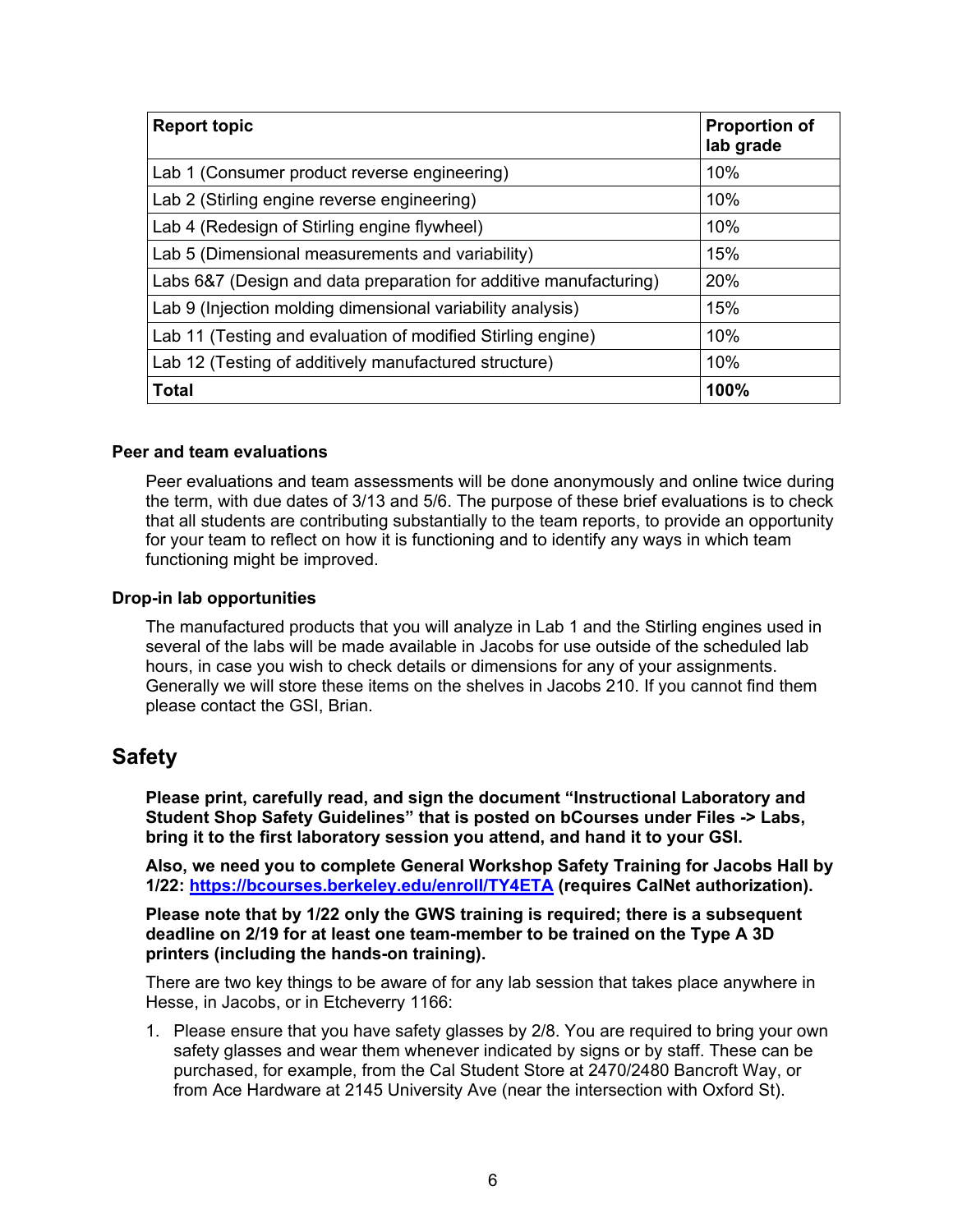2. No shorts/skirts or open-toe footwear are allowed in the labs. Legs and toes must be covered to protect them.

Safety guidelines will require us to send you home to change if you do not follow these guidelines. In exceptional circumstances, the Hesse lab staff may be able to supply safety glasses to students who are able to pay using a CARS account, but this will need to be arranged in advance of the lab because there will not be time to supply glasses at the start of a lab session.

## **Homeworks**

Homeworks will be due by 11:59pm on the Wednesday of the week they are due. Homework questions will be released on bCourses at least one week, and usually longer, before the due date. Please upload your homework solutions in Word or PDF format to bCourses (a scan of handwritten work is absolutely fine). If you use a camera to photograph handwritten work, please make sure you convert it to PDF or paste it into a Word document before uploading, because pure image files like JPG or TIF are hard for the reader to annotate. Solutions will be posted a few days after the deadline and well in advance of exams. We aim to return graded homework within two weeks of submission.

## **Final exam**

The final exam is scheduled to take place on Tuesday 5/10/16, 8–11am. This will be a cumulative exam that will test material from throughout the class.

## **Reference books**

There is no required course text book and all the material you need to succeed in E27 will be included in the lecture slides, homeworks, laboratory handouts and in additional materials that will be posted on bCourses.

Books for possible supplementary reading include:

 *Visualization, Modeling and Graphics for Engineering Design* by D. Lieu and S. Sorby, Delmar Cengage Publishing, ISBN 978-1-4018-4249-9. Library call number: TA174.L54 2009 (there are several copies available on one-week loan).

This text has very thorough coverage of tolerancing in Chapter 16. Please note that there are abridged versions of the book that do not cover tolerancing.

 *Fundamentals of Modern Manufacturing: Materials, Processes, and Systems*, by M.P. Groover, Wiley. ISBN 978-1-1182-3146-3. Library call number: TS183.G78 2013.

Concise coverage of manufacturing processes. There is a PDF version online at http://50.30.47.15/ebook/IPE/Fundamentals\_of\_Modern\_Manufacturing\_4th\_Edition\_By \_Mikell\_P.Groover.pdf

 *Manufacturing Processes for Engineering Materials*, by S. Kalpakjian and S. Schmid, 5th Edition, Prentice Hall. ISBN 978-0132272711. Library call number: TS183.K34 2008.

For more in-depth coverage of manufacturing processes.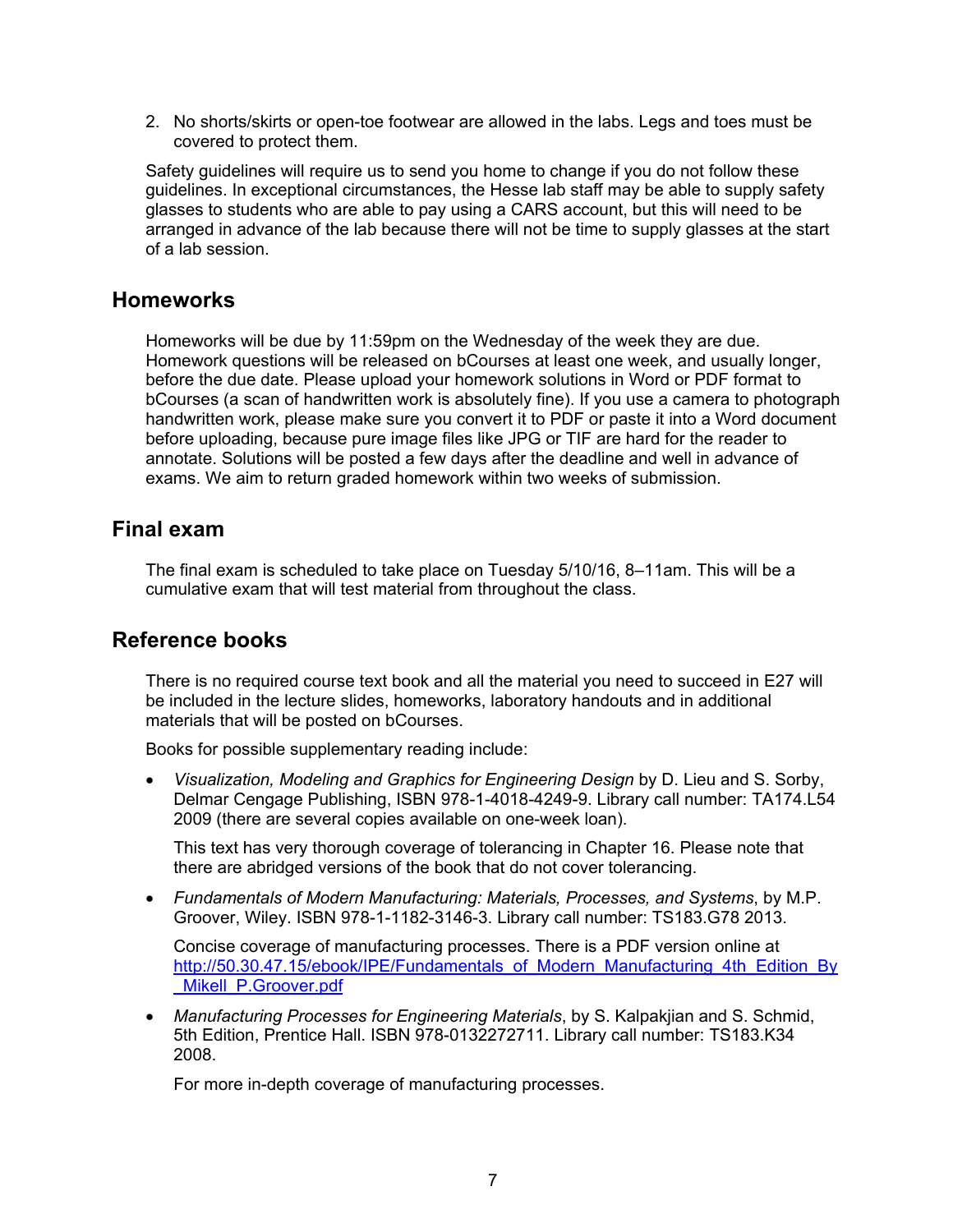# **Grading**

Students will receive a letter grade for this course, composed in the following way:

- Homeworks: 20%
- Take-home midterm (week 8): 10%
- Final exam: 25%
- Laboratory and project reports: 35%
- Active and constructive participation in labs\*: 10%

\* In establishing the participation score, we will take into account the reliable completion of prelabs and peer evaluations, the peer evaluation scores that you received, and any positive interactions with the teaching staff about class material, *e.g*. in class, office hours and lab sessions.

## **Academic integrity**

We will be adhering to the Berkeley Honor Code (http://asuc.org/honorcode/index.php). If anyone has any questions about the responsibilities they have as part of this Code, please contact the course instructor.

## **Lateness and illness policy**

Laboratory sessions are an integral part of this class and are considered compulsory. However, if you fall ill we would prefer you to rest so that you can get better as soon as possible. If you fall ill or experience exceptional circumstances, please contact the GSI to arrange an alternative time to complete the relevant lab work, homework, or assessment once you have recovered. The fact that Jacobs is open long hours will help people to make up lab work. We will *not* be requiring written excuses from medical personnel.

For labs to run smoothly we encourage you to make every effort to arrive promptly at the start of your lab session, and certainly no later than 10 minutes after its scheduled start time.

For written assignments turned in after the deadline with no legitimate excuse, the score for that assignment will be multiplied by the following lateness factor:  $L = 0.3e^{-t/4} + 0.7e^{-t/72}$ where *t* is the number of hours late.